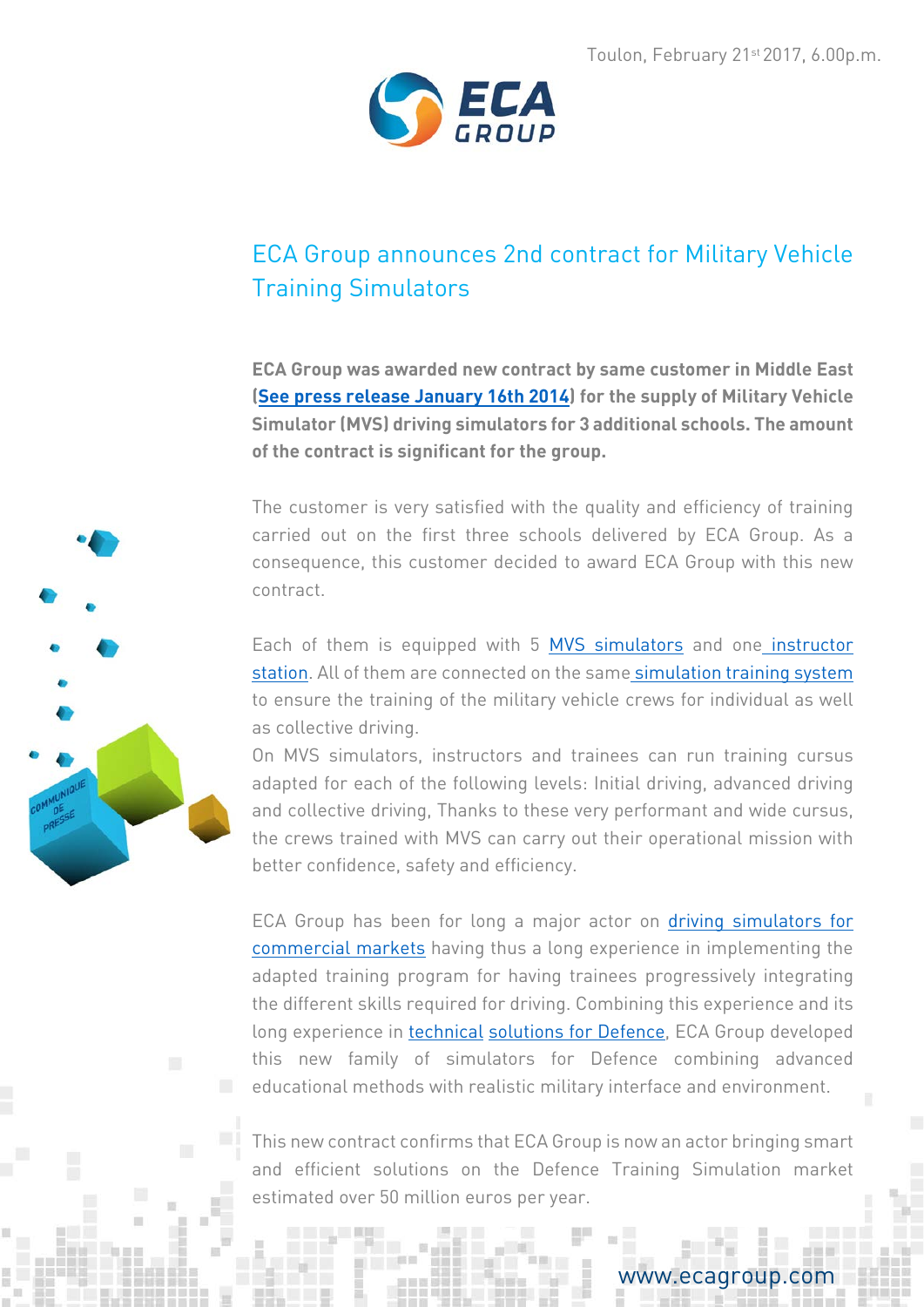



Watch the ECA Group Military Vehicle Simulator video:

<https://youtu.be/vwNLe0T99MY>



**TABLE** 

## www.ecagroup.com

Ë